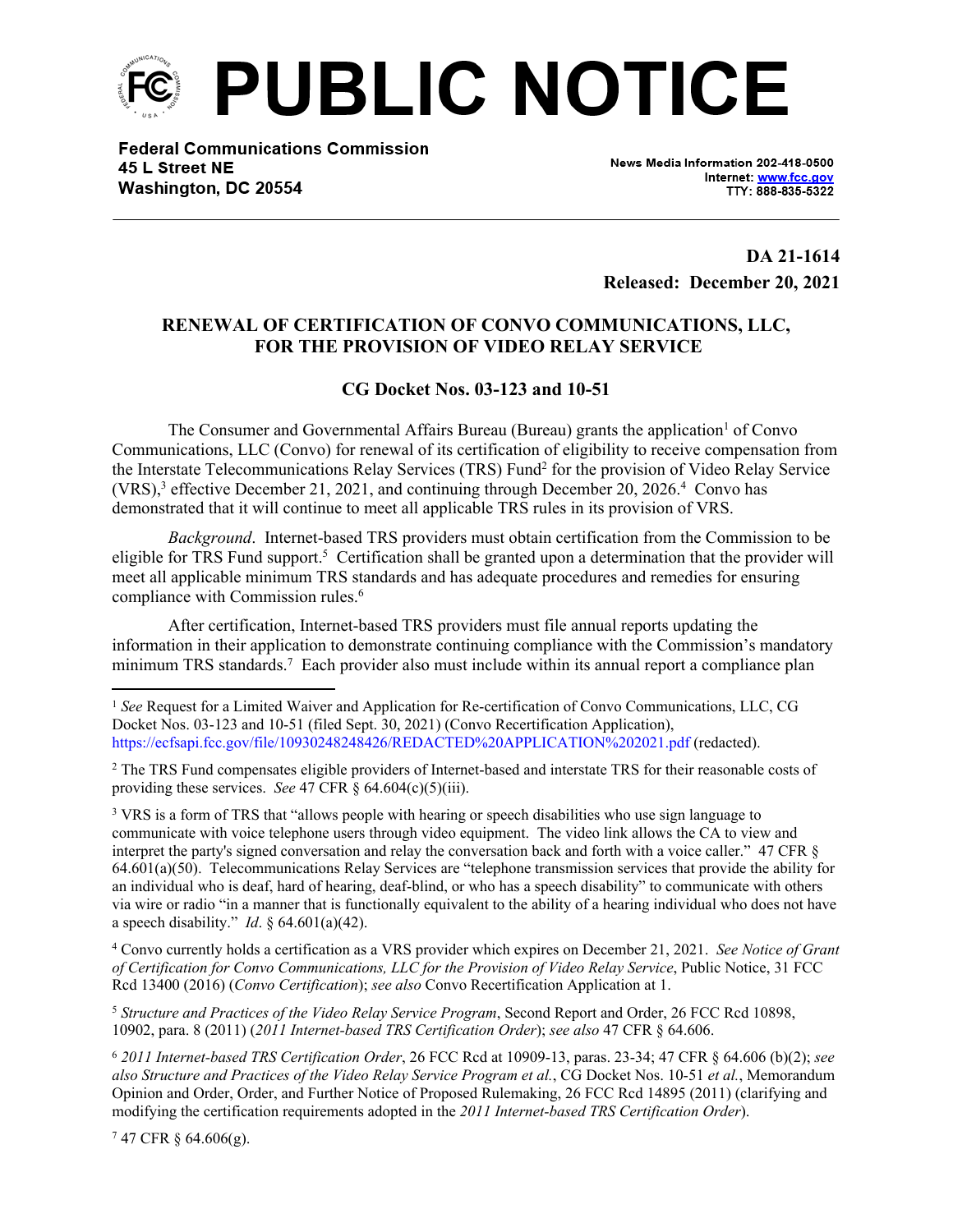describing the provider's policies and procedures for complying with Commission rules prohibiting VRS providers from engaging in the unauthorized and unnecessary use of VRS.<sup>8</sup>

Pursuant to section  $64.606(c)(2)$  of the Commission's rules,<sup>9</sup> a provider seeking renewal of its certification must submit the required documentation at least 90 days prior to the expiration of its current certification.<sup>10</sup>

Convo was granted conditional certification as a VRS provider on November 15, 2011,<sup>11</sup> and full certification on December 21, 2016.<sup>12</sup> On September 30, 2021, Convo filed an application for recertification as a VRS provider.<sup>13</sup> On October 15, 2021, the Bureau sought comment on Convo's Recertification Application.<sup>14</sup> One party filed comments in support of the application,<sup>15</sup> and no party filed comments in opposition.

*Convo's VRS Qualifications*. Convo's recertification application provides all the information and documentation required by the above rules. Specifically, Convo has provided the following: (1) a description of the service to be provided;<sup>16</sup> (2) a detailed description of how Convo will meet all nonwaived mandatory minimum standards applicable to  $VRS$ ;<sup>17</sup>(3) all required documentary and other evidence showing that Convo leases, licenses, or has acquired its own call center facilities and operates such call centers;<sup>18</sup> (4) a description of Convo's organizational structure, including the names of its 10 percent or more equity interest holders, the names of persons with the power to vote 10 percent or more of

9 *Id*. § 64.606(c)(2).

<sup>10</sup> *Id*. § 64.606(a)(2).

<sup>11</sup> *Notice of Conditional Grant of Application of Convo Communications, LLC for Certification as a Provider of Video Relay Service Eligible for Compensation from Interstate Telecommunications Relay Services Fund*, CG Docket No. 10-51, Public Notice, 26 FCC Rcd 15956, 15958 (2011). The Commission also may grant conditional certification, in order to avoid interruption of service, where the Commission requires additional time to complete its evaluation of an applicant's qualifications or needs such time to verify information contained in the application. *2011 Internet-based TRS Certification Order*, 26 FCC Rcd at 10914-15, para. 37. Such conditional certifications are granted without prejudice to the Commission's final determination of the applicant's qualifications and thus preserve the Commission's ability to fully review an application for certification on the merits. *Id*. at 10914, para. 37.

<sup>12</sup> *Convo Original Grant*, 31 FCC Rcd at 13400.

<sup>13</sup> Convo Recertification Application. As discussed below, we conclude that the filing of Convo's application nine days late does not warrant denial of the application.

<sup>14</sup> *Comment Sought on Application of Convo Communications, LLC for Recertification as a Provider of Video Relay Service*, CG Docket Nos. 10-51 and 03-123, Public Notice, DA 21-1298 (2021).

<sup>15</sup> Comments of ASL Services Holdings, LLC dba GlobalVRS Regarding Convo Communications, LLC Application for Recertification as a Provider of Video Relay Services, CG Docket Nos. 03-123 and 10-51 (filed Oct. 27, 2021) (GlobalVRS Comments).

<sup>16</sup> Convo Recertification Application at 2, 17; *see also* 47 CFR § 64.606(a)(2)(i).

<sup>17</sup> Convo Recertification Application at 2-16, Exh. G; *see also* 47 CFR § 64.606(a)(2)(ii).

<sup>8</sup> *See id*. §§ 64.604(c)(13), 64.606(g)(3).

<sup>&</sup>lt;sup>18</sup> Convo Recertification Application at 2-7, 14-15, Exhs. B (Leases) (confidential version), H (At Home Program); *see also* 47 CFR §§ 64.606(a)(2)(ii)(A)(*2*)-(*4*), (*6*)-(*8*). The documentation provided by Convo includes (i) a list of all its call centers with location and staffing information (Letter from Amanda Montgomery, Convo, to Eliot Greenwald, Deputy Chief, Disability Rights Office, FCC, Attach. (Oct. 1, 2021)) and (ii) copies of leases for a representative sampling of call centers. Convo Recertification Application at Exh. B. Convo also states that there has been no change in the technology and equipment used to support its call center functions since 2012, *id*. at 14, and that it "continues to independently own and operate its automatic call distribution [] platform." *Id*. at 7, 14.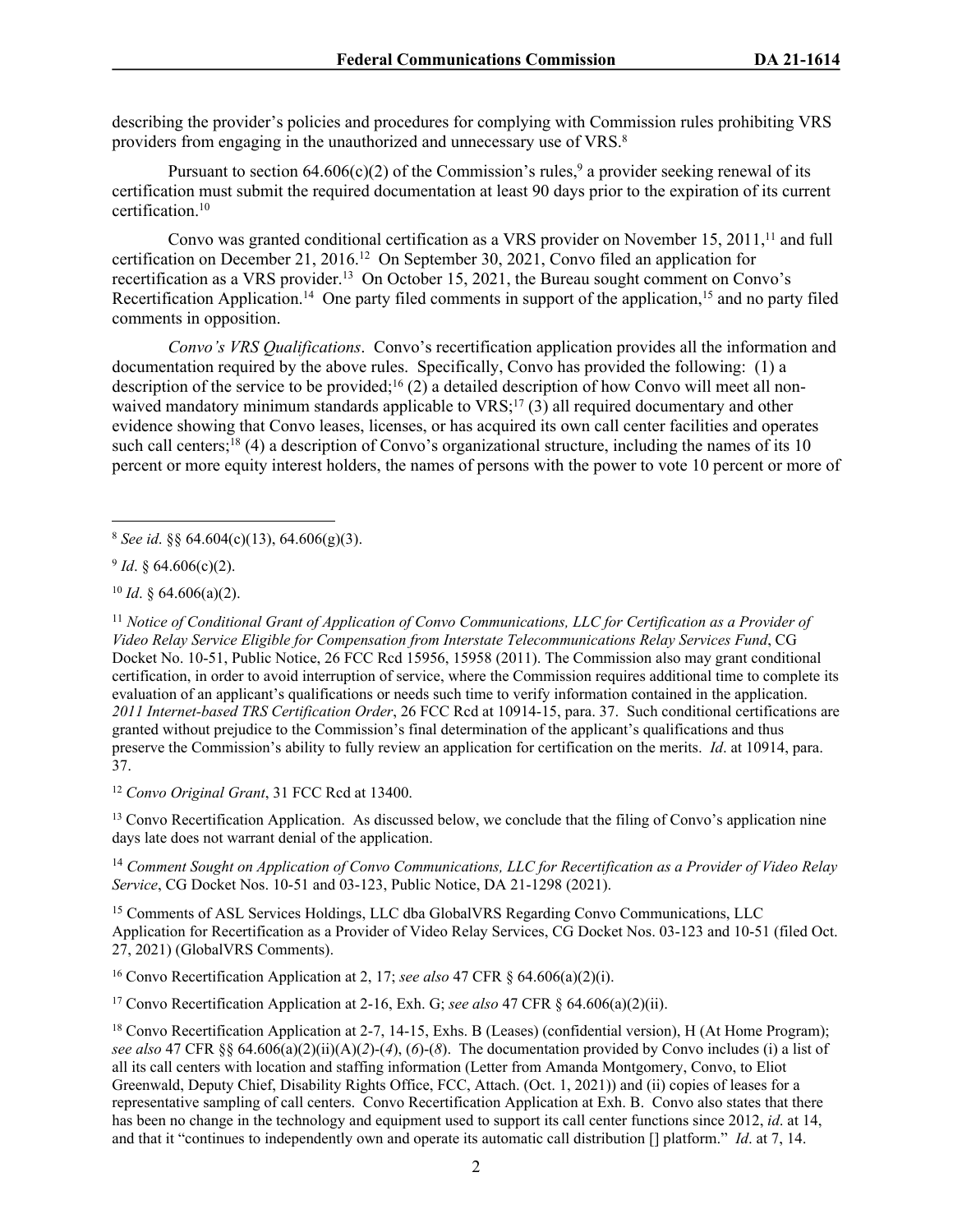the securities of Convo, and the names of its executives, officers and members of its board;<sup>19</sup> (5) a confidential list of the number of its full-time and part-time employees involved in Convo's VRS operations by position;<sup>20</sup> (6) a confidential list of all sponsorship arrangements relating to the provision of Internet-based TRS;<sup>21</sup> (7) a description of Convo's complaint procedures;<sup>22</sup> (8) a statement that Convo will file annual compliance reports demonstrating continued compliance with the rules;<sup>23</sup> and (9) a certification by Convo's CEO confirming the accuracy and completeness of the information contained in the application.<sup>24</sup>

Based on our review of the Recertification Application, annual reports,<sup>25</sup> and other relevant information, we find that Convo will provide VRS in compliance with the applicable mandatory minimum TRS standards and that it makes available adequate procedures and remedies for compliance with such minimum standards and the requirements of section 64.606. Therefore, we recertify Convo as eligible to receive compensation from the Fund for the provision of VRS. This certification shall remain in effect for a period of five years.<sup>26</sup>

We emphasize that Convo must continue to operate in compliance with all relevant Commission rules and orders. The Commission may investigate compliance by Convo with the Commission's rules and orders, and take enforcement action, including suspension or revocation of this certification, if circumstances warrant.<sup>27</sup> This may include unannounced on-site visits to Convo's headquarters, offices, or call centers for the purpose of ensuring continued compliance with the certification requirements and the Commission's rules.<sup>28</sup>

*Convo's Late Filing*. The Bureau grants Convo recertification notwithstanding its failure to apply for renewal of its certification "at least 90 days prior to expiration of its certification."<sup>29</sup>

 A Commission rule may be waived for "good cause shown."30 In particular, a waiver is appropriate where the particular facts make strict compliance inconsistent with the public interest.31 In addition, we may take into account considerations of hardship, equity, or more effective implementation

<sup>22</sup> Convo Recertification Application at 9, 12-13; 2020 Annual Report at 9, 12-13; *see also* 47 CFR § 64.606(a)(2)(iii).

<sup>23</sup> Convo Recertification Application at 17, Exh. C; *see also* 47 CFR § 64.606(a)(2)(iv).

<sup>24</sup> Convo Recertification Application at 18 (CEO Certification); *see also* 47 CFR § 64.606(a)(2)(v).

<sup>25</sup> *See* Annual Report of Convo Communications, LLC, CG Docket Nos. 03-123, 10-51 (filed Dec. 21, 2017); Annual Report of Convo Communications, LLC, CG Docket Nos. 03-123, 10-51 (filed Dec. 19, 2018); Annual Report of Convo Communications, LLC, CG Docket Nos. 03-123, 10-51 (filed Dec. 11, 2019); 2020 Annual Report.

<sup>26</sup> *See* 47 CFR § 64.606(c)(2).

<sup>27</sup> *See id*. § 64.606(e)(2).

<sup>30</sup> 47 CFR § 1.3.

<sup>19</sup> Convo Recertification Application at 16, Exhs. A (confidential version), D (confidential version); Annual Report of Convo Communications, LLC, CG Docket Nos. 03-123, 10-51, at 16, Exhs. A, D (filed Dec. 18, 2020) (confidential version) (2020 Annual Report); *see also* 47 CFR § 64.606(a)(2)(ii)(B).

<sup>20</sup> Convo Recertification Application at Exh. E (confidential version); 2020 Annual Report at Exh. E (confidential version); *see also* 47 CFR § 64.606(a)(2)(ii)(C).

<sup>21</sup> Convo Recertification Application at Exh. F (confidential version); 2020 Annual Report at Exh. F (confidential version); *see also* 47 CFR § 64.606(a)(2)(ii)(E).

<sup>28</sup> *2011 Internet-based TRS Certification Order*, 26 FCC Rcd at 10914, para. 36.

<sup>&</sup>lt;sup>29</sup> Convo Recertification Application, Appx.; 47 CFR  $\S$  64.606(c)(2).

<sup>31</sup> *Northeast Cellular Tel. Co. v. FCC*, 897 F.2d 1164, 1166 (D.C. Cir. 1990) (*Northeast Cellular*).